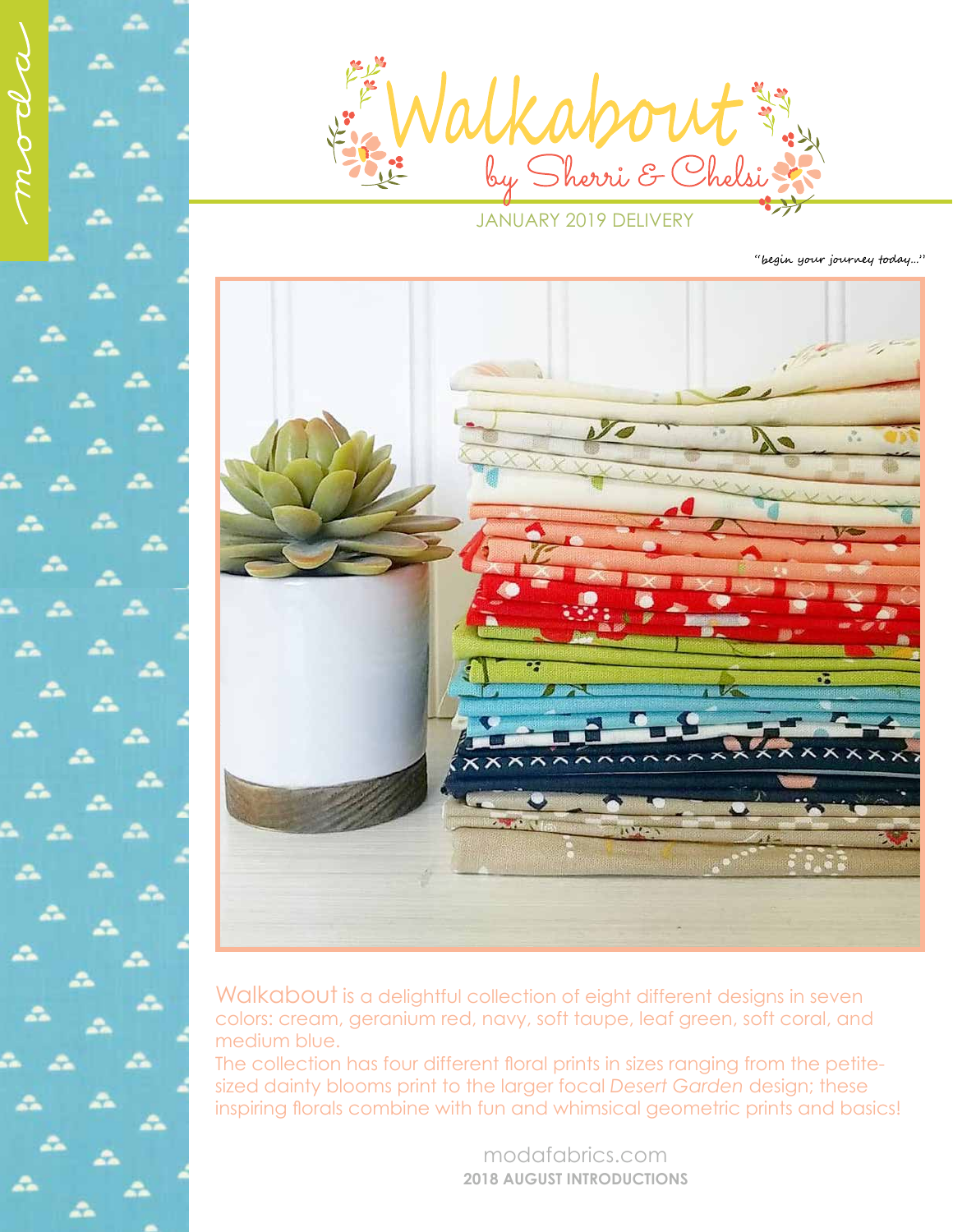





37560 11





CSD 103/ CSD 103G Hearts at Home Size: 69" x 69" JR Friendly



37563 11



37564 11









37565 19 37560 19 37564 19 37565 18 37567 20





"begin your journey today..."

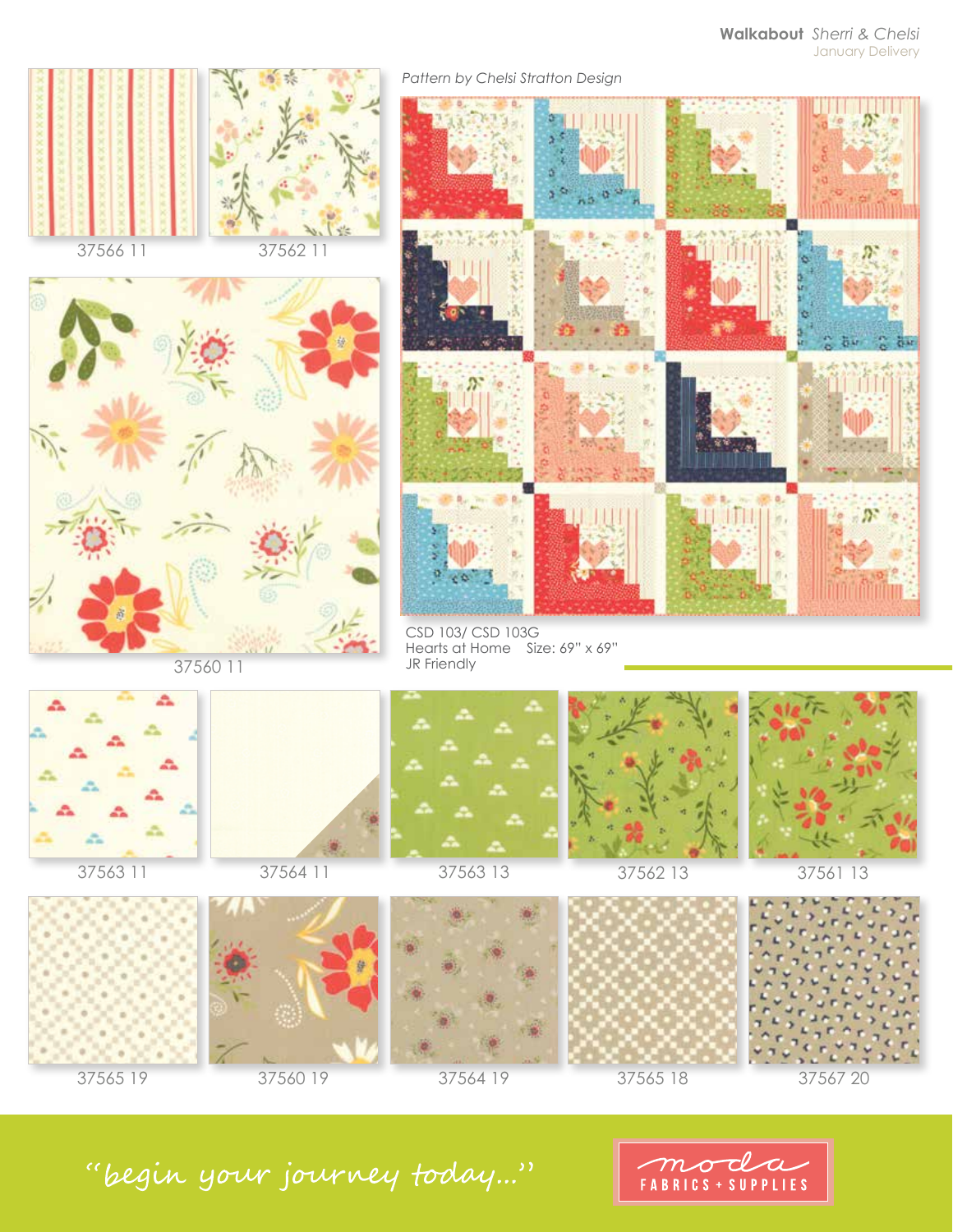## **Walkabout** *Sherri & Chelsi* January Delivery